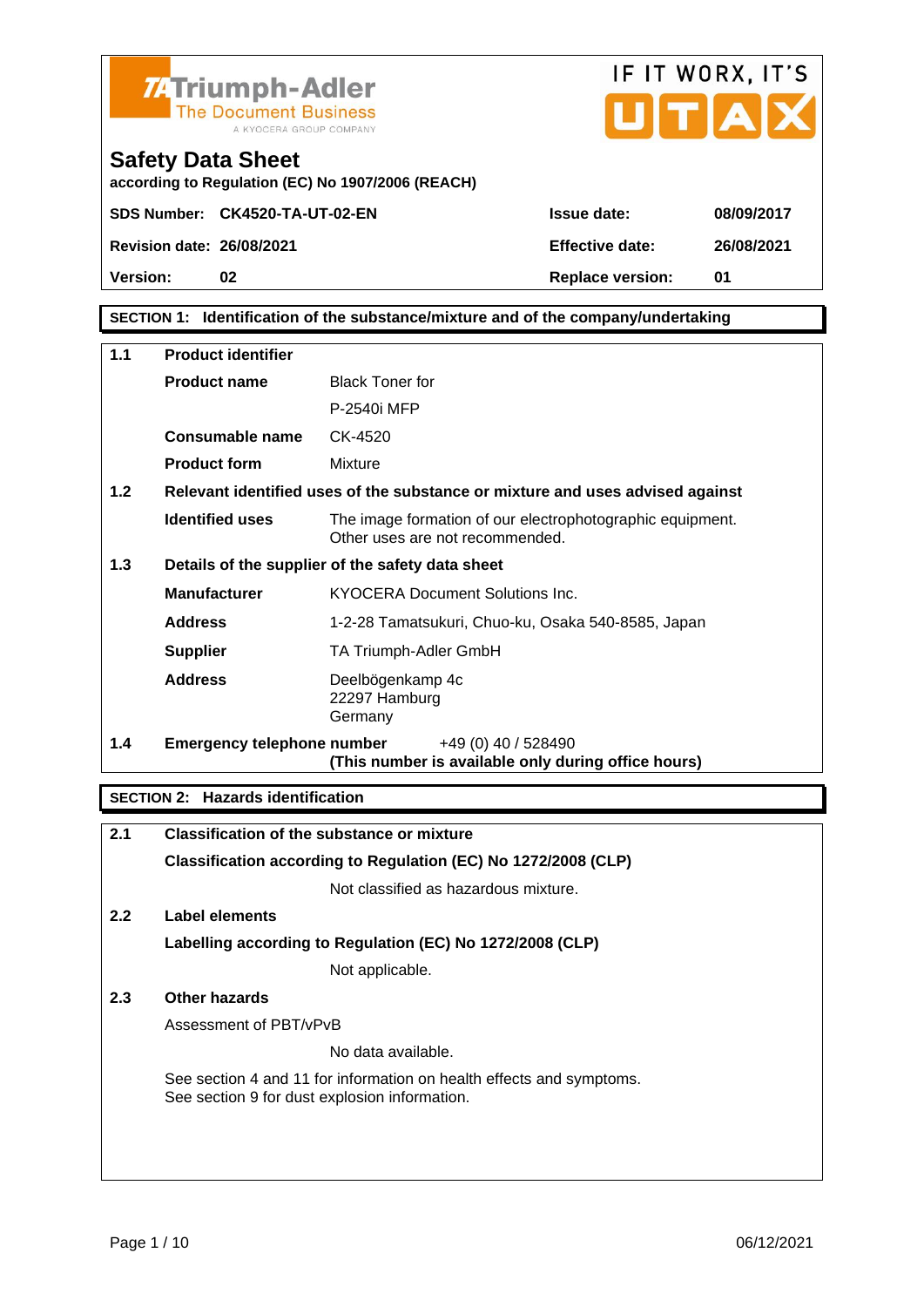| <b>74 Triumph-Adler</b><br>Safety Data Sheet                                                                           | <b>The Document Business</b><br>A KYOCERA GROUP COMPANY<br>according to Regulation (EC) No 1907/2006 (REACH)                 |                                                                         |                                         | UTAI         | IF IT WORX, IT'S     |
|------------------------------------------------------------------------------------------------------------------------|------------------------------------------------------------------------------------------------------------------------------|-------------------------------------------------------------------------|-----------------------------------------|--------------|----------------------|
| SDS Number: CK4520-TA-UT-02-EN                                                                                         |                                                                                                                              |                                                                         | Issue date:                             |              | 08/09/2017           |
| Revision date: 26/08/2021                                                                                              |                                                                                                                              |                                                                         | Effective date:                         |              | 26/08/2021           |
| Version:<br>02                                                                                                         |                                                                                                                              |                                                                         | Replace version:                        |              | 01                   |
|                                                                                                                        | SECTION 3: Composition/information on ingredients                                                                            |                                                                         |                                         |              |                      |
| 3.2<br><b>Mixtures</b>                                                                                                 |                                                                                                                              |                                                                         |                                         |              |                      |
| <b>Chemical name</b>                                                                                                   |                                                                                                                              | CAS No                                                                  | Weight%                                 |              | Classification (CLP) |
| Polyester resin<br>Magnetite<br>Aluminium compound<br>Amorphous silica<br>Titanium dioxide                             |                                                                                                                              | Confidential<br>Confidential<br>Confidential<br>7631-86-9<br>13463-67-7 | 45-55<br>$35 - 45$<br>< 2<br>< 2<br>< 1 | Carc.2(H351) |                      |
| Information of ingredients<br>(1) Substance, which present a health or environmental hazard within the meaning of CLP: |                                                                                                                              |                                                                         |                                         |              |                      |
| Titanium dioxide.                                                                                                      |                                                                                                                              |                                                                         |                                         |              |                      |
| (2) Substance, which are assigned Community workplace exposure limits:                                                 |                                                                                                                              |                                                                         |                                         |              |                      |
| None.<br>(3) Substance, which are PBT or vPvB in accordance with the criteria set out in Annex XIII of<br>REACH:       |                                                                                                                              |                                                                         |                                         |              |                      |
|                                                                                                                        | None.                                                                                                                        |                                                                         |                                         |              |                      |
| REACH (SVHC):                                                                                                          | (4) Substance, which are included in the list established in accordance with Article 59(1) of                                |                                                                         |                                         |              |                      |
|                                                                                                                        | None.                                                                                                                        |                                                                         |                                         |              |                      |
|                                                                                                                        | See section 16 for the full text of the H statements declared above.                                                         |                                                                         |                                         |              |                      |
| SECTION 4: First aid measures                                                                                          |                                                                                                                              |                                                                         |                                         |              |                      |
| 4.1                                                                                                                    | Description of first aid measures                                                                                            |                                                                         |                                         |              |                      |
| Inhalation:                                                                                                            | Remove from exposure to fresh air and gargle with plenty of water.<br>Consult a doctor in case of such symptoms as coughing. |                                                                         |                                         |              |                      |
|                                                                                                                        | Skin contact: Wash with soap and water.                                                                                      |                                                                         |                                         |              |                      |
| Eye contact:                                                                                                           | Flush with water immediately and see a doctor if irritating.                                                                 |                                                                         |                                         |              |                      |
| Ingestion:                                                                                                             | Rinse out the mouth. Drink one or two glasses of water to dilute.<br>Seek medical treatment if necessary.                    |                                                                         |                                         |              |                      |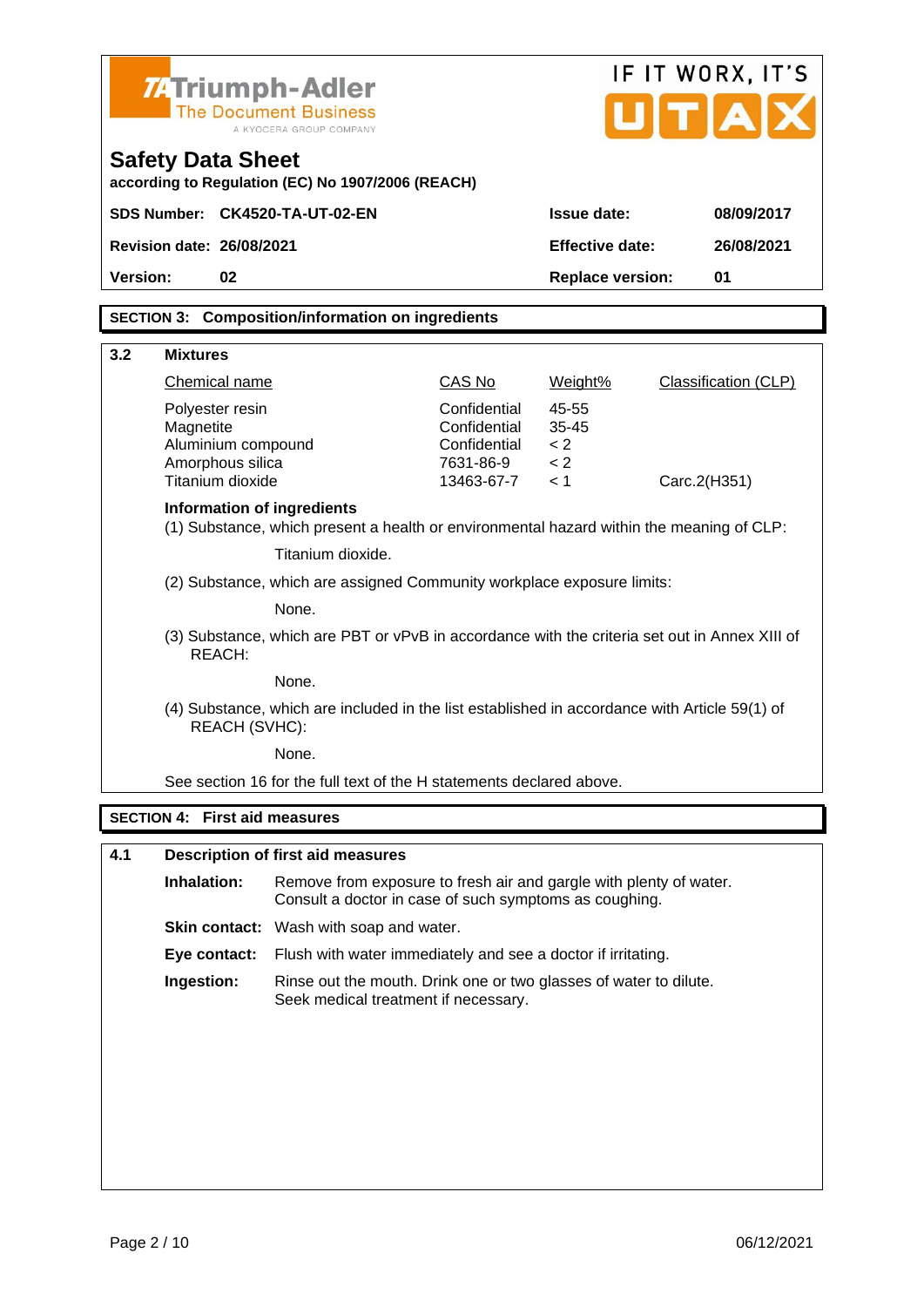



according to Regulation (EC) No 1907/2006 (REACH)

|                           | SDS Number: CK4520-TA-UT-02-EN | Issue date:      | 08/09/2017 |
|---------------------------|--------------------------------|------------------|------------|
| Revision date: 26/08/2021 |                                | Effective date:  | 26/08/2021 |
| Version:                  | በ2                             | Replace version: | 01         |

# 4.2 Most important symptoms and effects, both acute and delayed Potential health effects and symptoms Inhalation: Prolonged inhalation of excessive dusts may cause lung damage. Use of this product as intended does not result in prolonged inhalation of excessive toner dusts. Skin contact: Unlikely to cause skin irritation. Eye contact: May cause transient eye irritation. Ingestion: Use of this product as intended does not result in ingestion. 4.3 Indication of any immediate medical attention and special treatment needed No additional information available.

### SECTION 5: Firefighting measures

5.1 Extinguishing media

Suitable extinguishing media

Water spray, foam, powder,  $CO<sub>2</sub>$  or dry chemical

Unsuitable extinguishing media

None specified.

5.2 Special hazards arising from the substance or mixture

Hazardous combustion products: Carbon dioxide, Carbon monoxide

5.3 Advice for firefighters

Fire-fighting procedures

Pay attention not to blow away dust. Drain water off around and decrease the atmosphere temperature to extinguish the fire.

Protection equipment for firefighters

None specified.

### SECTION 6: Accidental release measures

| 6.1 | Personal precautions, protective equipment and emergency procedures                                                                        |
|-----|--------------------------------------------------------------------------------------------------------------------------------------------|
|     | Avoid inhalation, ingestion, eye and skin contact in case of accidental release.<br>Avoid formation of dust. Provide adequate ventilation. |
| 6.2 | Environmental precautions                                                                                                                  |
|     | Do not allow to enter into surface water or drains.                                                                                        |
| 6.3 | Methods and material for containment and cleaning up                                                                                       |
|     | Gather the released powder not to blow away and wipe up with a wet cloth.                                                                  |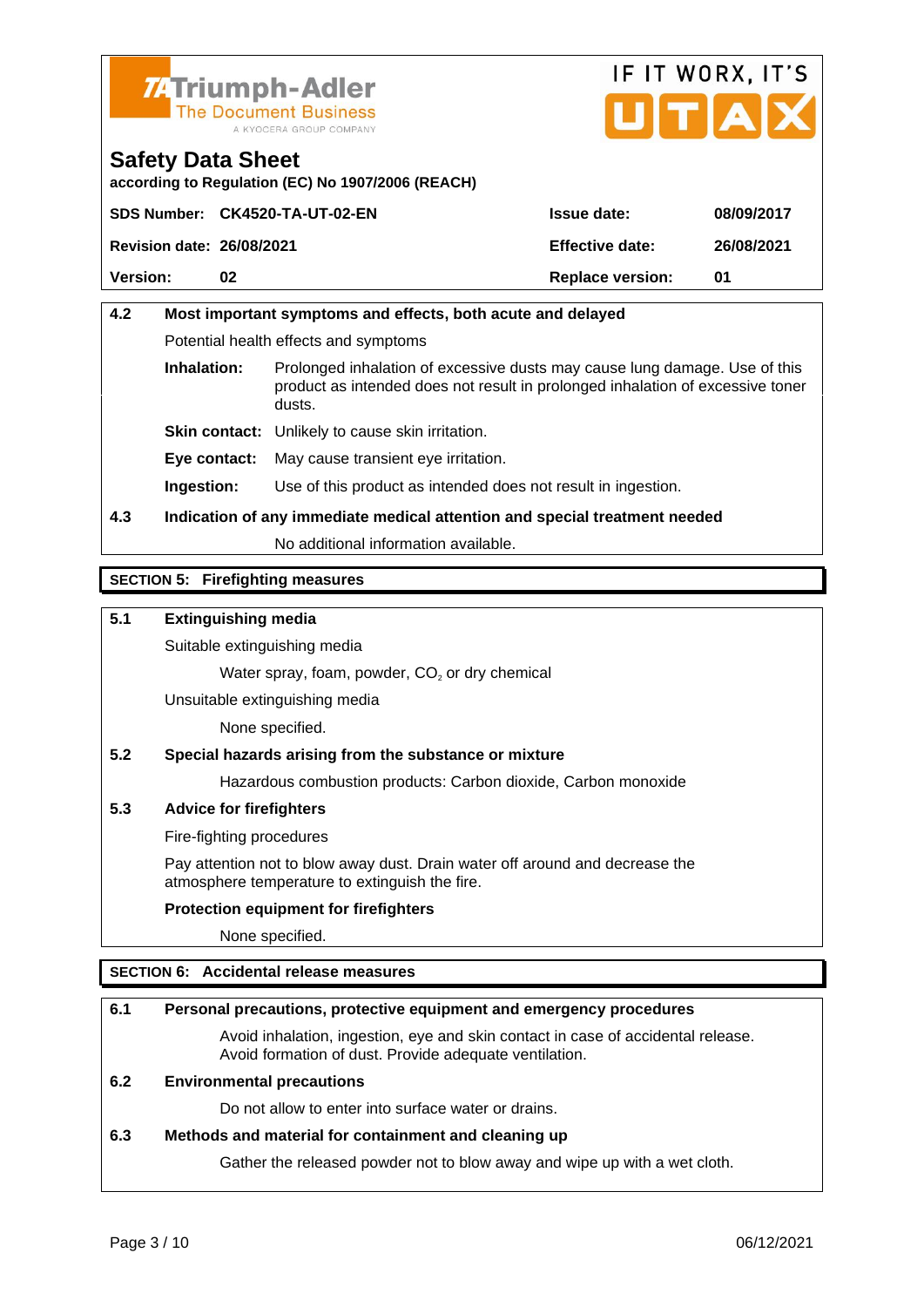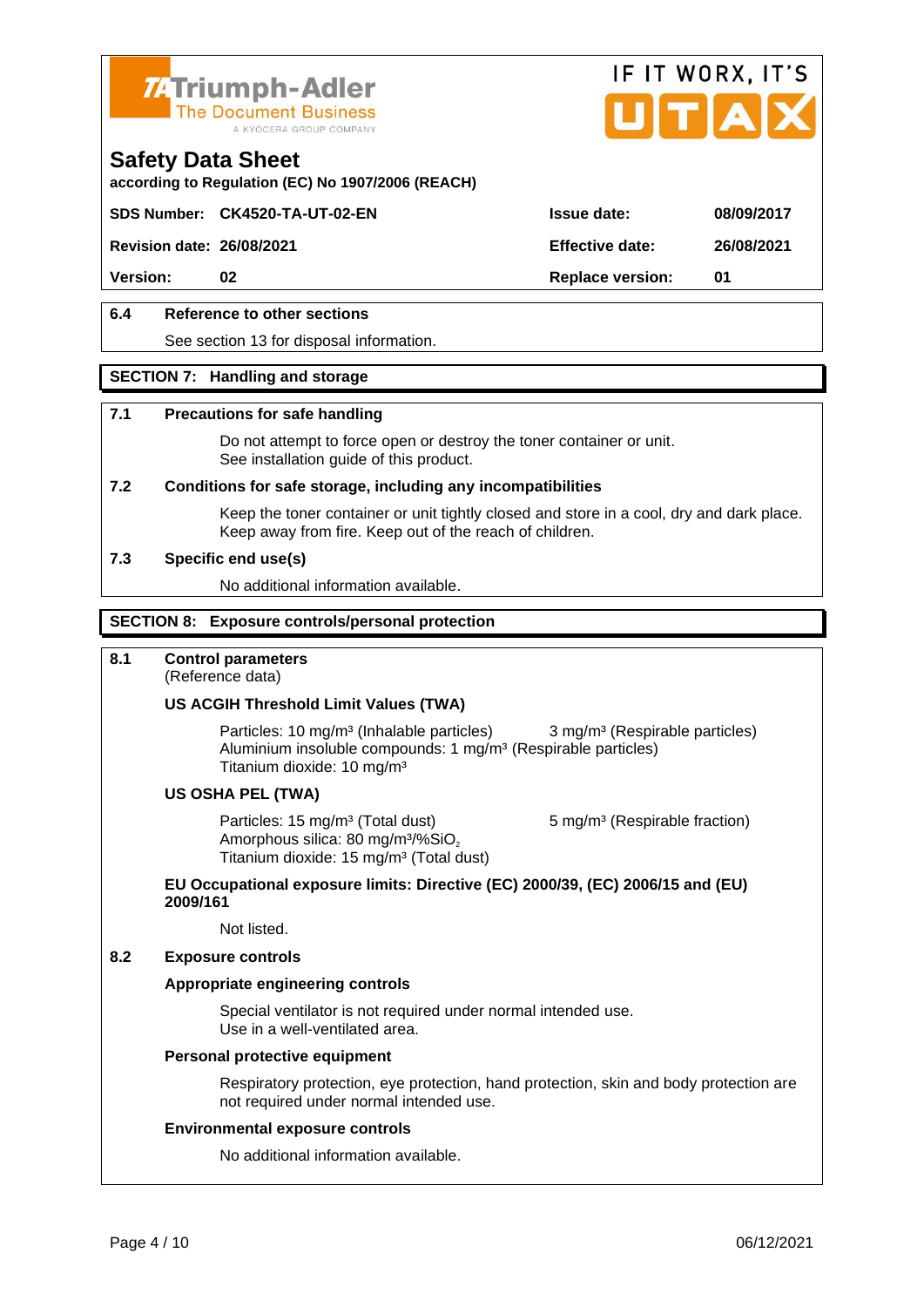



according to Regulation (EC) No 1907/2006 (REACH)

### SECTION 9: Physical and chemical properties

| 9.1 | Information on basic physical and chemical properties |                            |  |
|-----|-------------------------------------------------------|----------------------------|--|
|     | Appearance                                            |                            |  |
|     | Physical state                                        | Solid (fine powder)        |  |
|     | Colour                                                | <b>Black</b>               |  |
|     | Odour                                                 | <b>Odourless</b>           |  |
|     | Odour threshold                                       | No data available.         |  |
|     | рH                                                    | No data available.         |  |
|     | Melting point [°C]                                    | 100-120 (Toner)            |  |
|     | Boiling point                                         | No data available.         |  |
|     | Flash point                                           | No data available.         |  |
|     | Evaporation rate                                      | No data available.         |  |
|     | Flammability (solid, gas)                             | No data available.         |  |
|     | Upper flammability or explosive limit                 | No data available.         |  |
|     | Lower flammability or explosive limit                 | No data available.         |  |
|     | Vapour pressure                                       | No data available.         |  |
|     | Vapour density                                        | No data available.         |  |
|     | Relative density [g/cm <sup>3</sup> ]                 | 1.5-1.8 (Toner)            |  |
|     | Solubility (ies)                                      | Almost insoluble in water. |  |
|     | Partition coefficient: n-octanol/water                | No data available.         |  |
|     | Auto-ignition temperature                             | No data available.         |  |
|     | Decomposition temperature                             | No data available.         |  |
|     | Viscosity                                             | No data available.         |  |
|     | <b>Explosive properties</b>                           | No data available.         |  |
|     | Oxidizing properties                                  | No data available.         |  |

#### 9.2 Other information

Dust explosion properties

Dust explosion is improbable under normal intended use. Experimental explosiveness of toner is classified into the same rank such kind of powder as flour, dry milk and resin powder according to the pressure rising speed.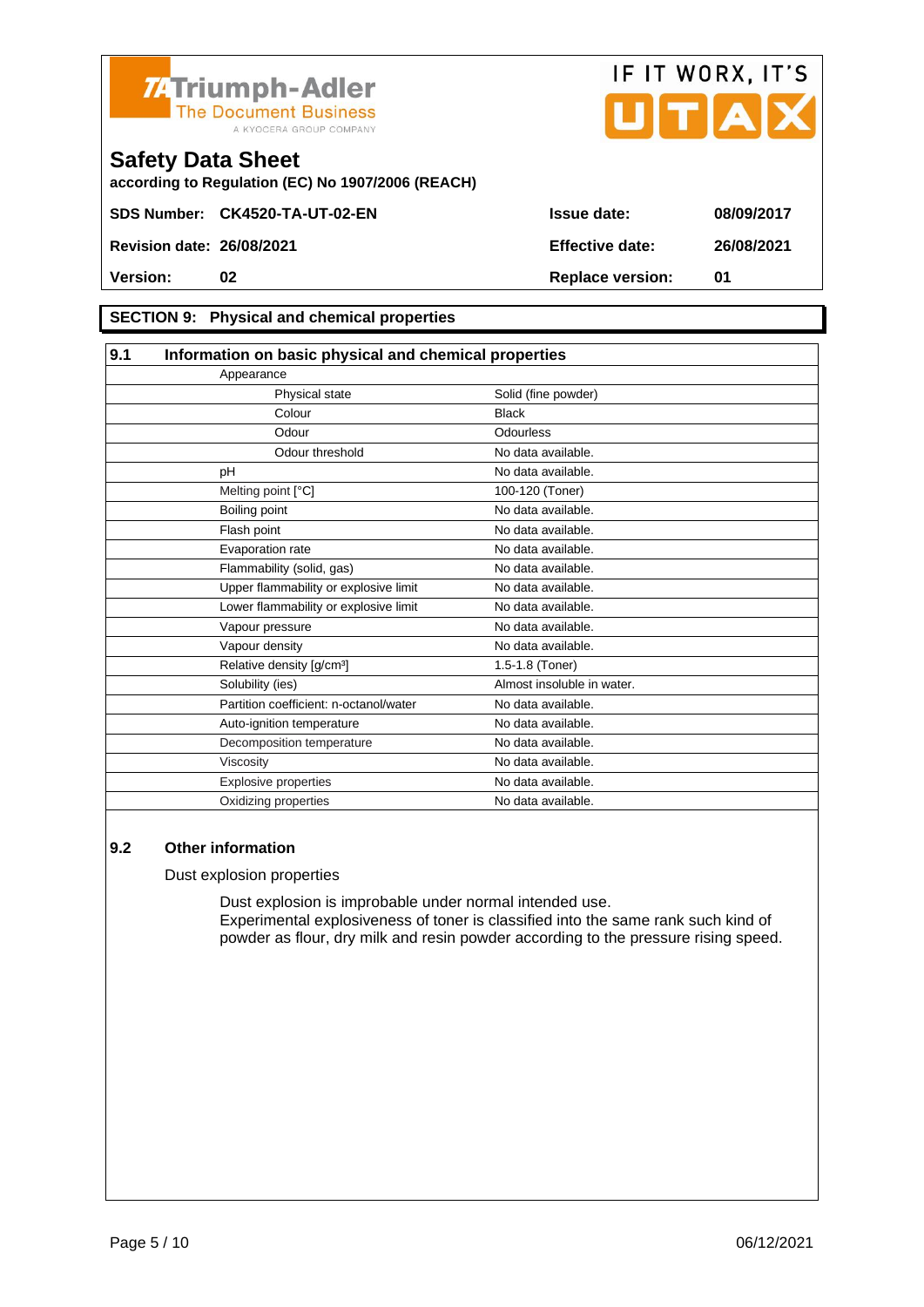

according to Regulation (EC) No 1907/2006 (REACH)



Safety Data Sheet

| Revision date: 26/08/2021 | Effective date:  | 26/08 |
|---------------------------|------------------|-------|
| Version:                  | Replace version: |       |
|                           |                  |       |

### SECTION 10: Stability and reactivity

| 10.1 | Reactivity                               |                                                                                |
|------|------------------------------------------|--------------------------------------------------------------------------------|
|      | No data available.                       |                                                                                |
| 10.2 | Chemical stability                       |                                                                                |
|      |                                          | This product is stable under normal conditions of use and storage.             |
| 10.3 | Possibility of hazardous reactions       |                                                                                |
|      | Hazardous reactions will not occur.      |                                                                                |
| 10.4 | Conditions to avoid                      |                                                                                |
|      | None specified.                          |                                                                                |
| 10.5 | Incompatible materials                   |                                                                                |
|      | None specified.                          |                                                                                |
| 10.6 | Hazardous decomposition products         |                                                                                |
|      |                                          | Hazardous decomposition products are not to be produced.                       |
|      | SECTION 11:<br>Toxicological information |                                                                                |
| 11.1 | Information on toxicological effects     |                                                                                |
|      |                                          | Based on available data, the classification criteria listed below are not met. |
|      | Acute toxicity                           |                                                                                |
|      | Oral $(LD_{50})$                         | $>$ 2000 mg/kg (rat)* (Toner)                                                  |
|      | Dermal $(LD_{50})$                       | No data available (Toner).                                                     |
|      | Inhalation $(LC_{50}(4hr))$              | $> 5.16$ mg/l (rat)* (Toner)                                                   |
|      | Skin corrosion/irritation                |                                                                                |
|      | Acute skin irritation                    | Non-irritant (rabbit)* (Toner)                                                 |
|      | Serious eye damage/irritation            |                                                                                |
|      | Acute eye irritation                     | Mild irritant (rabbit)* (Toner)                                                |
|      | Respiratory or skin sensitization        |                                                                                |
|      | Skin sensitization                       | Non-sensitising (mouse)* (Toner)                                               |
|      | Germ cell mutagenicity                   |                                                                                |
|      |                                          | Ames test is negative (Toner)<br>*(based on test result of similar product)    |
|      | Information of ingredients:              |                                                                                |
|      |                                          | No mutagen according to MAK, TRGS905 und (EC) No 1272/2008 Annex VI.           |
|      |                                          |                                                                                |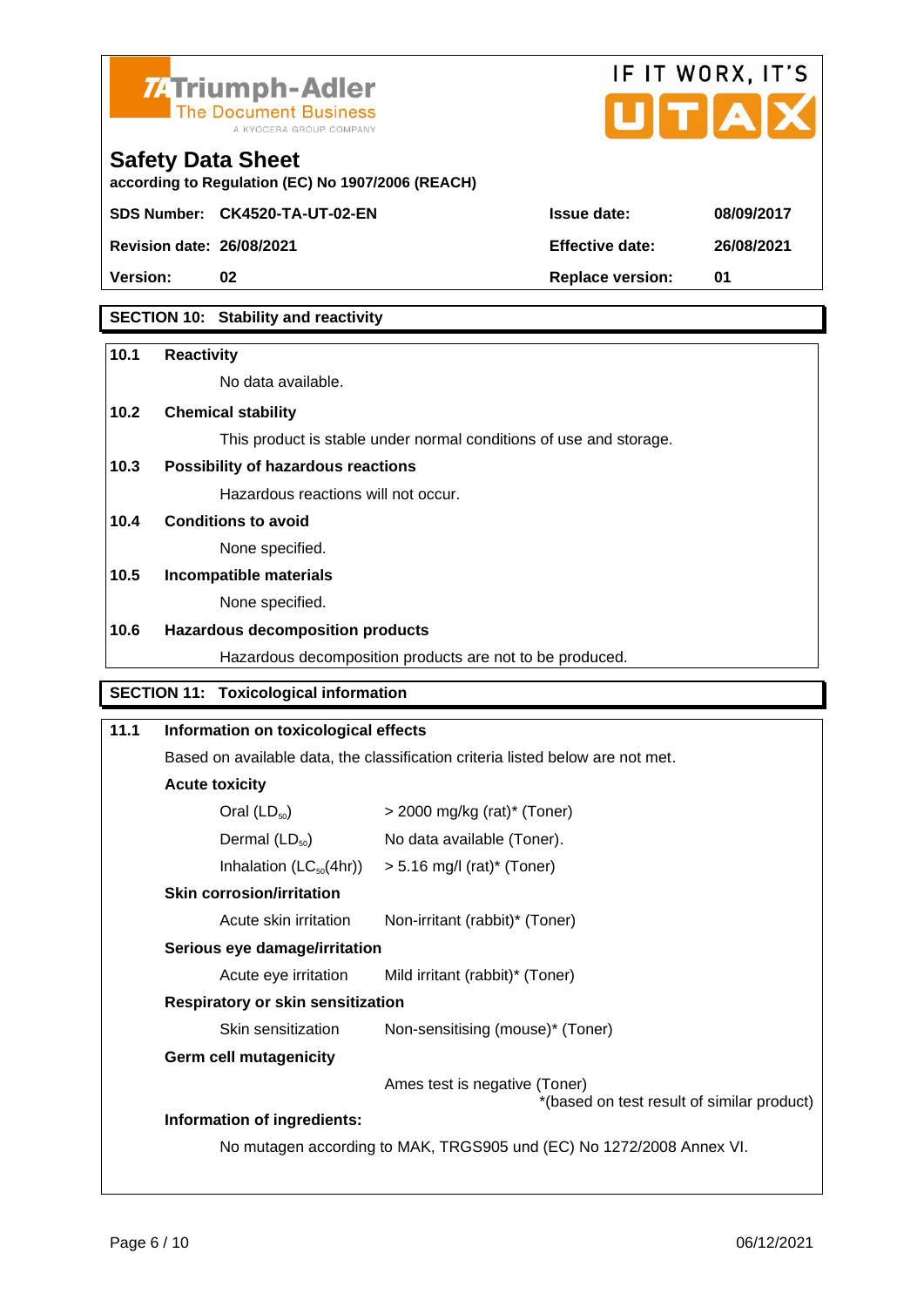



according to Regulation (EC) No 1907/2006 (REACH)

|                           | SDS Number: CK4520-TA-UT-02-EN | Issue date:      | 08/09/2017 |
|---------------------------|--------------------------------|------------------|------------|
| Revision date: 26/08/2021 |                                | Effective date:  | 26/08/2021 |
| Version:                  |                                | Replace version: | 01         |

### 11.1 Carcinogenicity

Information of ingredients:

No carcinogen or potential carcinogen (except Titanium dioxide) according to IARC, Japan Association on Industrial Health, ACGIH, EPA, OSHA, NTP, MAK, California Proposition 65, TRGS 905 and (EC) No 1272/2008 Annex VI.

The IARC reevaluated Titanium dioxide as a Group 2B carcinogen (possibly carcinogenic to humans) as the result of inhalation exposure tests in rats. But, oral/skin test does not show carcinogenicity (2). In the animal chronic inhalation studies for Titanium dioxide, the lung tumour was observed only in rats. It is estimated that this is attributed to the overload of rat´s lung clearance mechanism (overload phenomenon) (3). The inhalation of excessive Titanium dioxide does not occur in normal use of this product. Also, epidemiological studies to date have not revealed any evidence of the relation between occupational exposure to Titanium dioxide and respiratory tract diseases.

#### Reproductive toxicity

Information of ingredients:

No reproductive toxicant according to MAK, California Proposition 65, TRGS 905 und (EC) No 1272/2008 Annex VI.

| STOT-single exposure   | No data available. |
|------------------------|--------------------|
| STOT-repeated exposure | No data available. |
| Aspiration hazard      | No data available. |

Chronic effects

In a study in rats by chronic inhalation exposure to a typical toner, a mild to moderate degree of lung fibrosis was observed in 92% of the rats in the high concentration (16 mg/m<sup>3</sup>) exposure group, and a minimal to mild degree of fibrosis was noted in 22% of the animal in the middle (4mg/m<sup>3</sup>) exposure group (1). But no pulmonary change was reported in the lowest  $(1 \text{mg/m}^3)$  exposure group, the most relevant level to potential human exposures.

Other information No data available.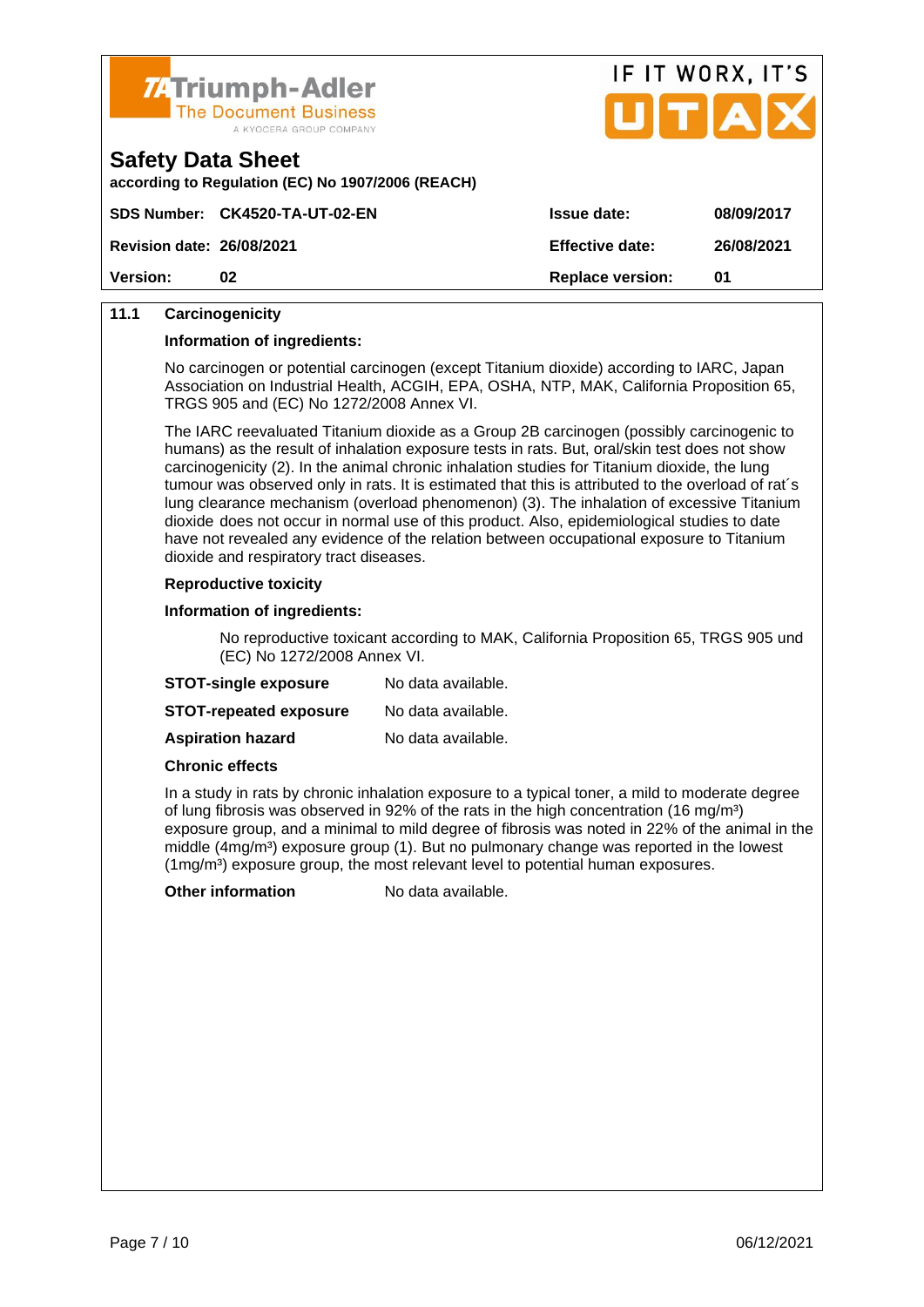

according to Regulation (EC) No 1907/2006 (REACH)

Safety Data Sheet

Revision date: 26/08/2021

|                 | IF II WURX, II 5 |
|-----------------|------------------|
| Issue date:     | 08/09/2017       |
| Effective date: | 26/08/2021       |

 $F1T1100V$ 

 $1 + 1$ 

Version: 02 02 Replace version: 01

### SECTION 12: Ecological information

SDS Number: CK4520-TA-UT-02-EN

| 12.1 | Toxicity                             |
|------|--------------------------------------|
|      | No data available.                   |
| 12.2 | Persistence and degradability        |
|      | No data available.                   |
| 12.3 | Bio accumulative potential           |
|      | No data available.                   |
| 12.4 | Mobility in soil                     |
|      | No data available.                   |
| 12.5 | Results of PBT and vPvB assessment   |
|      | No data available.                   |
| 12.6 | Other adverse effects                |
|      | No additional information available. |
|      | SECTION 13: Disposal considerations  |

### 13.1 Waste treatment methods

Do not attempt to incinerate the toner container or unit and the waste toner yourself. Dangerous sparks may cause burn. Any disposal practice should be done under conditions which meet local, state and federal laws and regulations relating to waste (contact local or state environmental agency for specific rules).

SECTION 14: Transport information

14.1 UN-number

None.

14.2 UN Proper shipping name

None.

14.3 Transport hazard class(es)

None.

### 14.4 Packing group

None.

14.5 Environmental hazards

None.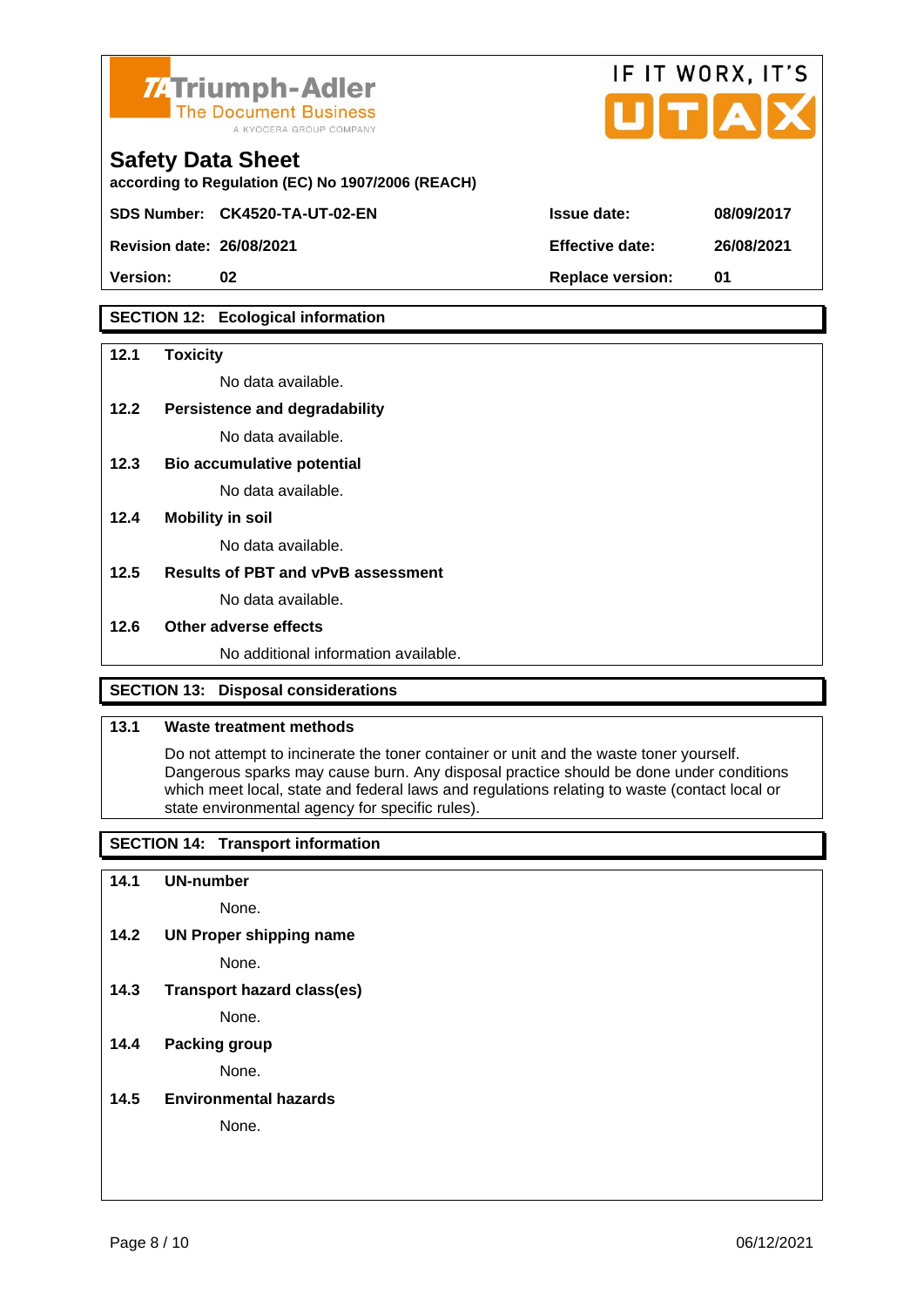



according to Regulation (EC) No 1907/2006 (REACH)

|                           | SDS Number: CK4520-TA-UT-02-EN | Issue date:      | 08/09/2017 |
|---------------------------|--------------------------------|------------------|------------|
| Revision date: 26/08/2021 |                                | Effective date:  | 26/08/2021 |
| Version:                  | 02                             | Replace version: | 01         |
|                           |                                |                  |            |

### 14.6 Special precautions for user

No additional information available.

14.7 Transport in bulk according to Annex II of MARPOL73/78 and the IBC Code Not applicable.

### SECTION 15: Regulatory information

| 15.1 | Safety, health and environmental regulations/legislation specific for the substance or<br>mixture                   |  |
|------|---------------------------------------------------------------------------------------------------------------------|--|
|      | EU-regulations                                                                                                      |  |
|      | Regulation (EC) No 1005/2009 (on substances that deplete the ozone layer, Annex I and II):                          |  |
|      | Not listed.                                                                                                         |  |
|      | Regulation (EU) 2019/1021 (on persistent organic pollutants, Annex I as amended):                                   |  |
|      | Not listed.                                                                                                         |  |
|      | Regulation (EU) No 649/2012 (concerning the export and import of dangerous chemicals,<br>Annex I and V as amended): |  |
|      | Not listed.                                                                                                         |  |
|      | Regulation (EC) No 1907/2006 REACH Annex XVII as amended (Restrictions on use):                                     |  |
|      | Not listed.                                                                                                         |  |
|      | Regulation (EC) No 1907/2006 REACH Annex XIV as amended (Authorizations):                                           |  |
|      | Not listed.                                                                                                         |  |
|      | US-regulations                                                                                                      |  |
|      | All ingredients in this product comply with order under TSCA.                                                       |  |
|      | Canada regulations                                                                                                  |  |
|      | This product is not a WHMIS-controlled product, since we consider it as a<br>manufactured article.                  |  |
| 15.2 | <b>Chemical Safety Assessment</b>                                                                                   |  |
|      | No data available.                                                                                                  |  |
|      |                                                                                                                     |  |
|      |                                                                                                                     |  |
|      |                                                                                                                     |  |
|      |                                                                                                                     |  |
|      |                                                                                                                     |  |
|      |                                                                                                                     |  |